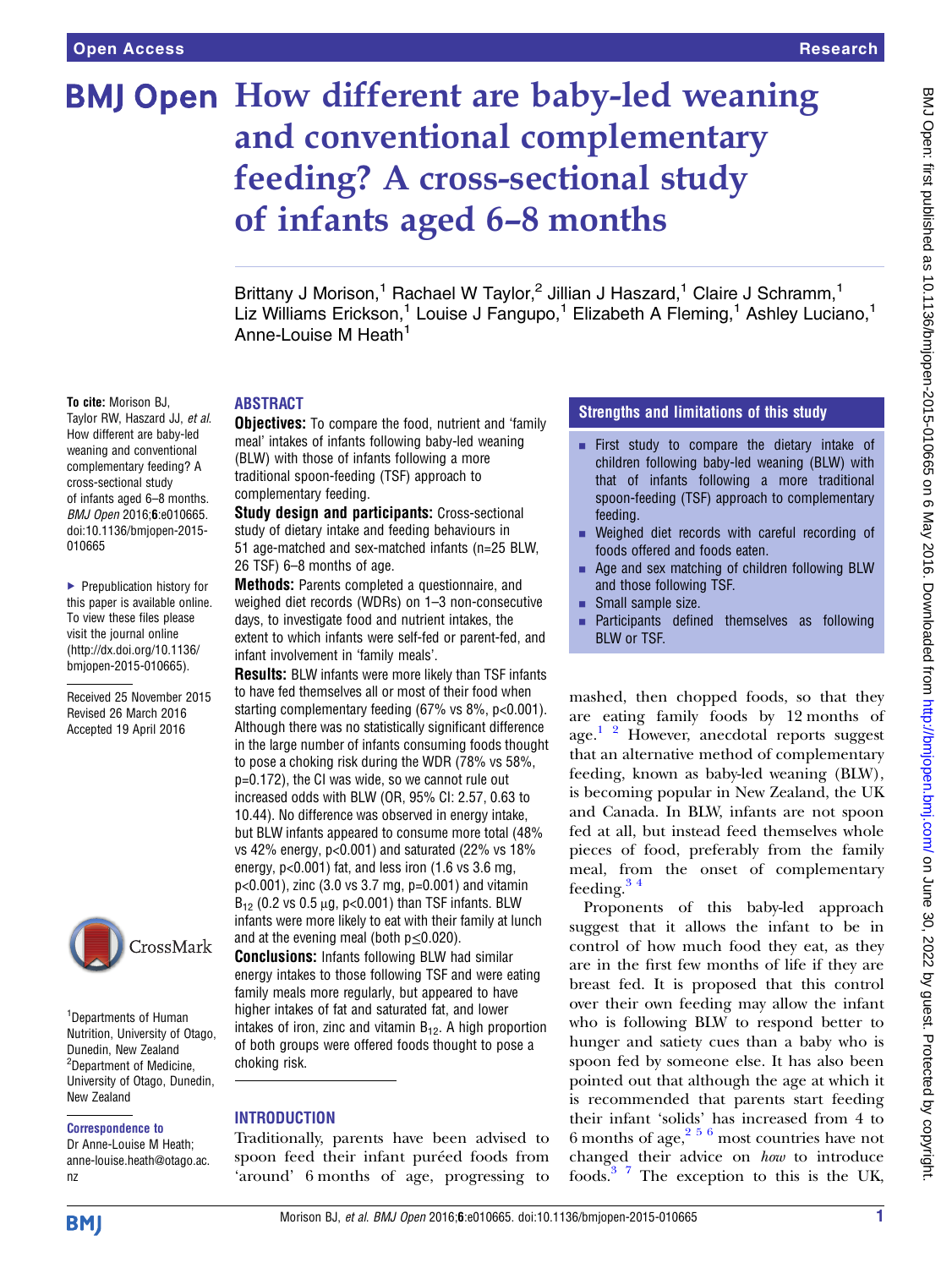where recent National Health Service (NHS) advice is that first foods can include soft vegetables and fruit offered as finger food or mashed.<sup>[8](#page-10-0)</sup>

Despite increasing enthusiasm about BLW on the internet (8 960 000 hits in May 2015) and in the social media, health governing bodies $9$  and some healthcare profes- $sionals<sup>10</sup>$  $sionals<sup>10</sup>$  $sionals<sup>10</sup>$  have expressed considerable concern that infants following a baby-led approach to infant feeding may be at an increased risk of choking and inadequate iron and energy intakes. Therefore, it is important to determine what infants following BLW are actually eating. The only study to date that has collected dietary information about BLW was a pilot study in just 11 families that focused on parental diet. Although some of the foods eaten by infants were reported, infant nutrient intakes were not analysed, and there was no comparison group of families following traditional spoon feeding  $(TSF)$ .<sup>[11](#page-10-0)</sup>

Therefore, the aims of the current study were: first, to determine whether there are differences in nutrient intakes and food intakes (particularly foods thought to pose a choking risk, foods high in iron, and foods containing added sugars or salt) between infants following BLW and those following TSF; and, second, to describe the 'family meals' offered to infants following BLW and TSF.

# **METHODS** Study design

This community-based cross-sectional study of infants aged 6–8 months combined data from three sources: two small cross-sectional studies (the 'Infant Feeding Study' and the 'How to Measure Infant Feeding' study), and the control group of a randomised controlled trial (the 'Baby-Led Introduction to SolidS' (BLISS) study).<sup>[12](#page-10-0)</sup> All participants completed a pretested demographic questionnaire and a feeding questionnaire, and a 3-day or 1-day weighed diet record (WDR) depending on the study. All adult participants provided written informed consent.

# **Participants**

As many eligible participants as possible were recruited from the following three studies (with BLW and TSF infants being recruited from each study):

- 1. 'Infant Feeding Study' (December 2013 to June 2014), Dunedin and Auckland (New Zealand) advertisements in local newspapers and on social media sites, posters placed in a range of community areas, word of mouth in local parent support networks (29 mother–child pairs expressed interest, of whom 19 were eligible for this study);
- 2. 'How to Measure Infant Feeding' study (April 2013), Dunedin (New Zealand)—advertisements on social media sites, posters placed in a range of community areas, word of mouth in local parent support networks (11 participants were recruited, of whom 7 were eligible for this study);
- 3. BLISS study (September 2013 to June 2014), Dunedin (New Zealand) $12$ —all women booking into

the only birthing facility in Dunedin, the Queen Mary Maternity Unit, Dunedin Hospital, were invited to participate in the BLISS study (23% of those eligible volunteered). All those who were eligible for, and had consented to participate in, the BLISS study, had been randomised to the control group and had completed the WDR administered at 7 months of age at the time we were recruiting for this study were invited to contribute their data (40 participants were approached, of whom 25 consented to contribute their data and met the age-matching and sexmatching criteria (see below)).

Inclusion criteria for this study were: infant 6–8 months of age when the WDR was completed, mother able to communicate in English or Te Reo Māori (the language of the indigenous people of New Zealand) and mother 16 years of age or older. Exclusion criteria were: infant born before 37 weeks gestation; or presence of a congenital abnormality, physical condition or intellectual disability likely to affect the infant's feeding or growth. Infant participants were matched to within ±1 week of age and, wherever possible, for sex. BLISS study participants were used as a pool of prospective matches with the first match that was identified being recruited into this study.

# Definition of BLW and TSF

Mothers were asked to state "…what approach to infant feeding you were using around the time you completed the food diary: 'Spoon-feeding' or 'Baby-Led Weaning' or 'Other'." Parents who reported following BLW were assigned to the full BLW group, whereas those who reported following a mixture of spoon feeding and BLW were assigned to the partial BLW group. Parents who were spoon feeding their child (without reporting BLW) were assigned to the TSF group.

# **Questionnaires**

The same questions were asked of all participants. The demographic questionnaire collected information on: infant date of birth, sex, ethnicity (New Zealand Census questions<sup>13</sup>), birth weight and gestational age at birth; and maternal date of birth and parity. The feeding questionnaire collected data on: duration of exclusive breast feeding, $\frac{2}{3}$  $\frac{2}{3}$  $\frac{2}{3}$  age when complementary foods were introduced, extent of infant self-feeding versus parent feeding (and puréed vs finger foods) on the first complementary feeding occasion, ages when iron-fortified infant cereal and red meat were first introduced, and whether breast milk or infant formula was currently being consumed.

# Dietary assessment

All three studies used the same WDR which was collected on three random non-consecutive days including two weekdays and one weekend day over a month (the 'Infant Feeding Study' and the BLISS study: n=44) or on 1 day (the 'How to Measure Infant Feeding' study: n=7).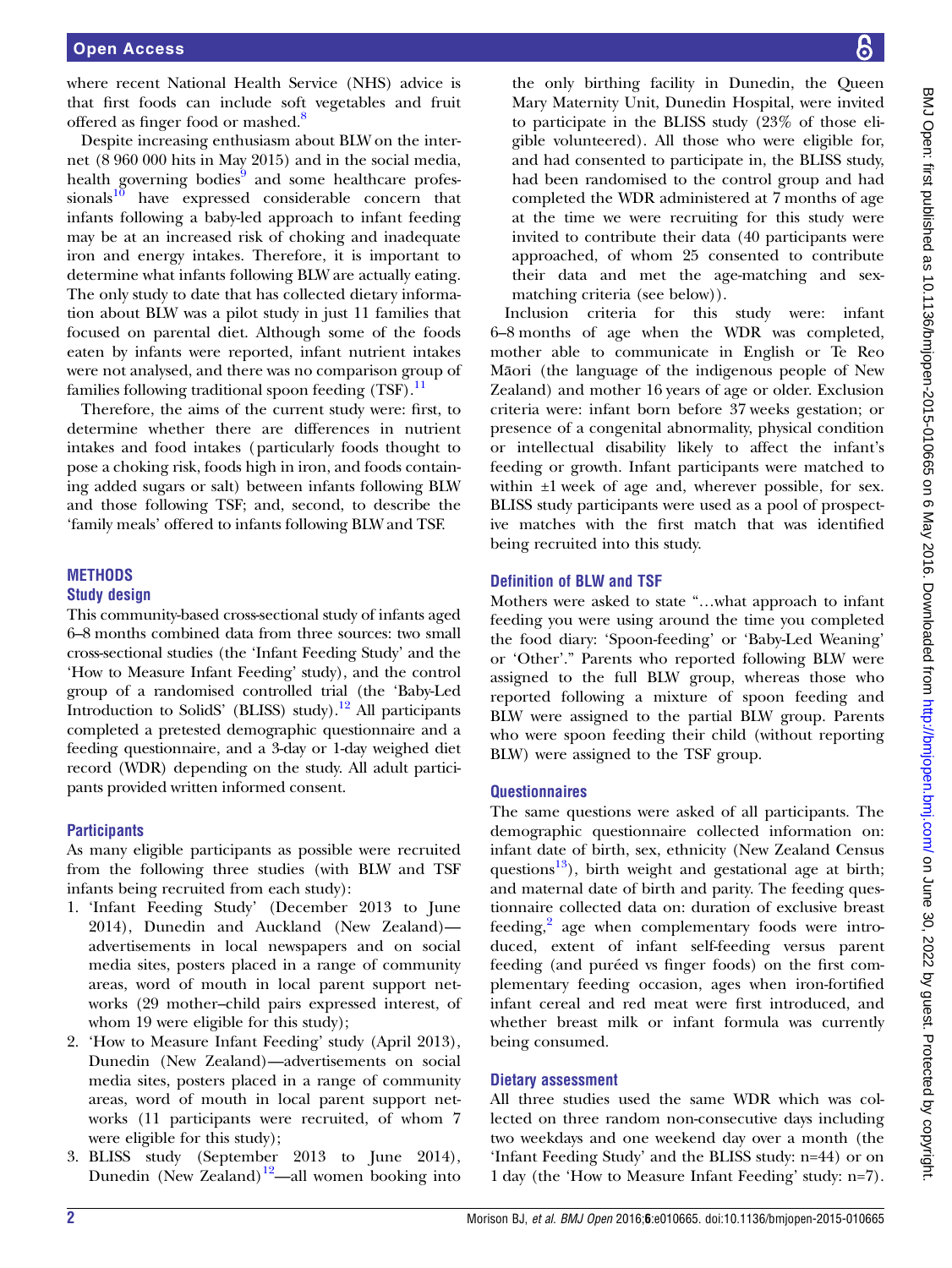<span id="page-2-0"></span>The diet record had three key components: (1) a record of the foods eaten—time of day, type and brand of food or drink, preparation method, weight of food or drink, consistency of food or drink (puréed, mashed, diced, whole), who fed the child (parent, child, both), and total weight and estimated proportions of any leftover food or drink; (2) a description of any recipes used raw amounts of ingredients, cooking method and proportion of the total recipe fed to the child and (3) an 'end of day questionnaire' which determined, for each meal and snack, whether the child ate with at least one adult, and whether the meal ingredients and preparation were the same as or different from the family meal. Resources were also provided to assist with estimating food portions when outside the home or in early childhood education.

Parents were given detailed oral and written instructions on how to complete the WDR, and were provided with a set of electronic scales (Salter Electronic Model 1017, Kent, UK), accurate to within  $\pm 1$  g.

All diet records were entered into the dietary analysis software program 'Kai-culator' V.1.11v (University of Otago, Dunedin, New Zealand). Kai-culator uses the New Zealand food composition database,  $FOOD$  nutrient data for commonly consumed recipes collated in the  $2008/2009$  New Zealand Adult Nutrition Survey;<sup>[15](#page-10-0)</sup> and nutrient data for commercial infant foods calculated by the research team. $16$  Breast milk intake was assumed to be 750 g/day based on a quadratic curve fitted to the breast milk volumes reported by Dewey et  $al^{17}$  $al^{17}$  $al^{17}$  with the

amount of infant formula consumed subtracted from this total if infants were mixed fed. After the diet records had been entered in Kai-culator, a registered dietitian blinded to the BLW or TSF status of the infant checked each diet record, and made corrections when required.

Diet record data were used to determine nutrient intake, the percentage of foods currently adult or self-fed, the percentage of foods currently fed as purées or finger foods, and whether any of the following foods were offered: foods thought to pose a choking risk (described below), iron-fortified infant cereal, red meat (defined as beef or lamb), foods with sugar added (ie,  $>4 g/100 g$  of added sugar or honey<sup>18</sup>), foods that were high in sodium (ie,  $>350$  mg sodium/100 g<sup>18</sup>), fruits, vegetables and commercial baby food. Foods thought to pose a choking risk were identified using lists from the literature<sup>19 20</sup> and public health organisations, $2^{122}$  and advice from a paediatric speech-language therapist. Each WDR day was reviewed against this list to determine which foods thought to pose a choking risk were offered to infants.

#### Statistical analysis

The data were analysed using Stata V.13.1 (StataCorp, College Station, Texas, USA). A two-sided p<0.05 was considered to indicate statistical significance.

Participant characteristics were examined for differences between the full BLW and TSF groups (table 1). Continuous variables (infant age, birth weight, gestational age and maternal age at birth) were compared using unpaired, two-tailed t tests. Categorical variables (infant

Table 1 Demographic and early feeding characteristics of participants according to method of complementary feeding\* (mean (SD) unless stated otherwise)

|                                                                  | <b>BLW</b> |               |               |          |
|------------------------------------------------------------------|------------|---------------|---------------|----------|
|                                                                  | TSF (n=26) | Partial (n=7) | Full $(n=18)$ | p Valuet |
| Infant age (months)                                              | 7.3(0.7)   | 7.3(0.4)      | 7.4(0.8)      | 0.690    |
| Infant sex, $n$ $(\%)$                                           |            |               |               | 0.540    |
| Female                                                           | 12 (46%)   | 3(43%)        | 10(56%)       |          |
| Male                                                             | 14 (54%)   | 4(57%)        | 8(44%)        |          |
| Infant ethnicity, $n$ (%) $\ddagger$                             |            |               |               | 0.383    |
| NZ European                                                      | 20(77%)    | 6(86%)        | 11 $(65%)$    |          |
| Other                                                            | 6(23%)     | 1(14%)        | 6(35%)        |          |
| Infant birth weight (grams)                                      | 3528 (419) | 3883 (508)    | 3288 (400)    | 0.071    |
| Gestational age at birth (weeks)‡                                | 39.8(1.4)  | 40.4 (1.2)    | 39.2(1.1)     | 0.156    |
| Maternal age at birth (years)                                    | 33.9(4.4)  | 35.1(2.8)     | 33.1(3.7)     | 0.542    |
| Maternal parity, $n$ (%)                                         |            |               |               | 0.685    |
| Primiparous                                                      | 4(15%)     | 1(14%)        | 2(11%)        |          |
| <b>Multiparous</b>                                               | 22(85%)    | 6(86%)        | 16(89%)       |          |
| Mean duration of exclusive breast feeding (weeks)                | 14.4(8.6)  | 17.1(7.3)     | 22.2(7.6)     | 0.003    |
| Number exclusively breast fed to 6 months, $n$ (%)§              | $\Omega$   | 1(14%)        | 8(44%)        | < 0.001  |
| Age when complementary foods were introduced (weeks)             | 21.3(2.8)  | 19.5(3.5)     | 24.6(2.0)     | < 0.001  |
| Number introduced to complementary foods before 6 months, n (%)§ | 25(96%)    | 6(86%)        | $9(50)\%$     | 0.001    |

Bold typeface indicates a statistically significant difference (p<0.05).

\*Method of complementary feeding parents reported using at the time the weighed diet record was completed.

 $\dagger$ p Values were calculated for differences between the full BLW and TSF groups using unpaired t test for continuous variables and  $\chi^2$  test for categorical variables.

‡Missing values: ethnicity=1 participant (full BLW); gestational age=2 participants (1 partial BLW, 1 full BLW).

§Six months defined as 180 days (26 weeks).

BLW, baby-led weaning; NZ, New Zealand; TSF, traditional spoon feeding.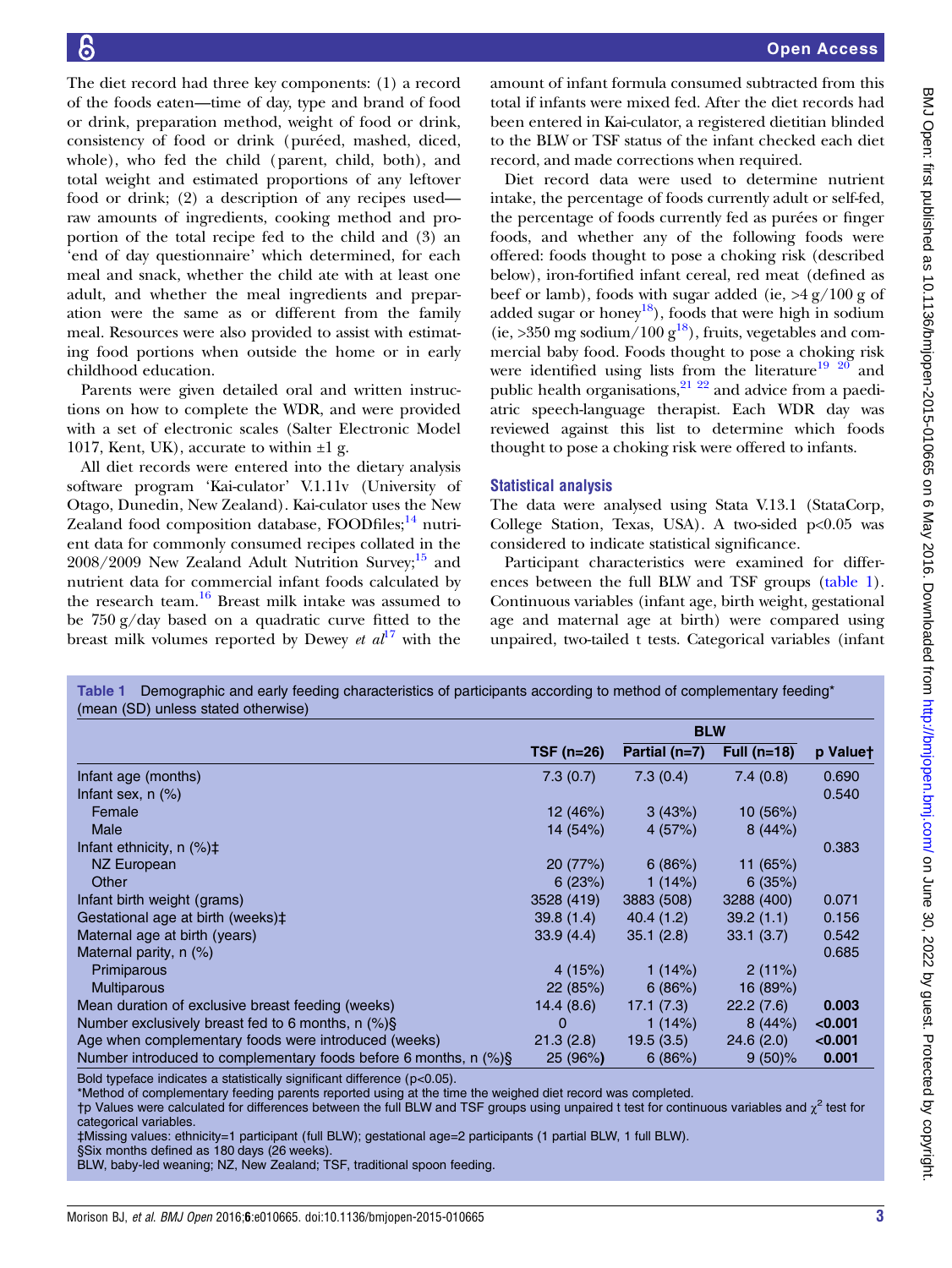<span id="page-3-0"></span>sex, ethnicity, maternal parity, feeding practices and when solids were introduced) were compared using  $\chi^2$ , and Fisher's exact tests where cell numbers were low  $(5)$ .

Differences in BLW-associated behaviours between the full BLW and TSF groups when 'solids' were first introduced were determined using  $\chi^2$  test for proportions (table 2). Since current feeding practices were skewed, medians and IQRs for each group were calculated and a Wilcoxon-Mann-Whitney test was used to determine if the groups differed.

The number of infants in each group who consumed a food type of interest (eg, foods thought to pose a choking risk) or a type of milk (eg, breast milk) on any day of the diet record was recorded and ORs with a  $\chi^2$  test comparing the two groups were calculated ([table 3\)](#page-4-0).

Mean nutrient intake was calculated using the mean of all available days of the diet record for each participant [\(table 4](#page-5-0)). Since the data were mostly right-skewed, geometric means and 95% CIs are presented. To determine the mean difference between groups in nutrient intake, all days of the diet record were used in a mixed-effects model with group as a fixed effect and participant identification number as a random effect. Log-transformed nutrient amounts were used as the outcome variable and regression coefficients backtransformed and presented as mean per cent difference between the groups along with 95% CIs and p values.

The prevalence of inadequate zinc intakes was determined using the Estimated Average Requirement (EAR) cut-point method. $^{23}$  $^{23}$  $^{23}$  Whether the group was likely to have adequate intakes of the other nutrients was determined by comparing the group mean intake to the adequate

intake (AI). The AI cannot be used to calculate the prevalence of inadequate nutrient intake; however, when groups have a mean intake at or above the AI, it can generally be assumed that there is a low prevalence of inad-equate nutrient intake for that population group.<sup>[23](#page-10-0)</sup>

In [table 5](#page-6-0), for descriptive purposes, the number of infants in each group who shared meals with their family (eg, breakfast) was summed using the first day of the diet record. To compare consumption patterns between groups over all 3 days of the diet record, population-averaged generalised estimating equations for binary data were used with an exchangeable working correlation. Coefficients were back transformed to give ORs and 95% CIs. This same technique was used to compare the number of infants who had the same or nearly the same meal ingredients and preparation as the family at mealtimes. An unstructured working correlation was used for these analyses.

# RESULTS

# Participant characteristics

Of the 80 families who were identified as potentially eligible to participate in the study, 13 were excluded because: their child was born before 34 weeks gestation (n=2), their child was not aged between 6 and 8 months  $(n=8)$  or the participant could not be contacted  $(n=3)$ ; and 16 declined or were not required for age and sex matching. The final sample consisted of 26 infants reported to be following TSF and 25 reported to be following BLW either in part (n=7) or fully (n=18) at the time the diet record was collected. Mean (SD) maternal

|                                                                                                          |             | <b>BLW</b>      |               |          |
|----------------------------------------------------------------------------------------------------------|-------------|-----------------|---------------|----------|
|                                                                                                          | $TSF(n=26)$ | Partial $(n=7)$ | Full $(n=18)$ | p Value* |
| Number of infants fed by an adult or self-fed <i>when 'solids' first introduced</i> , n (%) <sup>+</sup> |             |                 |               | < 0.001  |
| Infants all or mostly fed by adult                                                                       | 23(88%)     | 5(71%)          | 3(17%)        |          |
| Infants half fed by adult, half self-fed                                                                 | 1 $(4%)$    | 2(29%)          | 3(17%)        |          |
| Infants all or mostly self-fed                                                                           | 2(8%)       | $0(0\%)$        | 12(67%)       |          |
| Number of infants fed foods as purées or finger foods when 'solids' first introduced, n (%)†             |             |                 |               | < 0.001  |
| Infants given all or mostly puréed (or mashed) foods                                                     | 24(92%)     | 5(71%)          | 4(22%)        |          |
| Infants given half puréed (or mashed) foods, half finger foods                                           | 1 $(4%)$    | $0(0\%)$        | 1 $(6%)$      |          |
| Infants given all or mostly finger foods                                                                 | 1 $(4%)$    | 2(29%)          | 13(72%)       |          |
| Percentage of foods fed by an adult or self-fed <i>currently</i> , median (25th, 75th centiles)‡         |             |                 |               |          |
| Percentage of foods fed by adult                                                                         | 0(0, 13)    | 16 (4, 29)      | 2(0, 17)      | 0.759    |
| Percentage of foods fed by adult and infant                                                              | 50(32, 63)  | 7(0, 26)        | 0(0, 5)       | 0.001    |
| Percentage of foods fed by infant                                                                        | 18 (12, 47) | 48 (42, 65)     | 77 (39, 98)   | 0.001    |
| Percentage of foods fed as purées or finger foods <i>currently</i> , median (25th, 75th centiles)‡       |             |                 |               |          |
| Percentage of foods naturally liquid                                                                     | 3(0, 27)    | 12(0, 26)       | 0(0, 7)       | 0.152    |
| Percentage of foods puréed or mashed                                                                     | 17 (7, 25)  | 7(3, 13)        | 4(0, 13)      | 0.002    |
| Percentage of foods as finger foods                                                                      | 33(14, 53)  | 65 (27, 74)     | 77 (58, 100)  | < 0.001  |

Table 2 BLW-associated behaviours of infants when complementary foods were first introduced, and currently, according to

Bold typeface indicates a statistically significant difference (p<0.05).

\*p Values were calculated for differences between the full BLW and TSF groups using  $\chi^2$  test for proportions, and Wilcoxon-Mann-Whitney test for median percentage of foods.

†Data from the feeding questionnaire.

‡Data from the weighed diet record collected when participants were between 6 and 8 months of age.

BLW, baby-led weaning; TSF, traditional spoon feeding.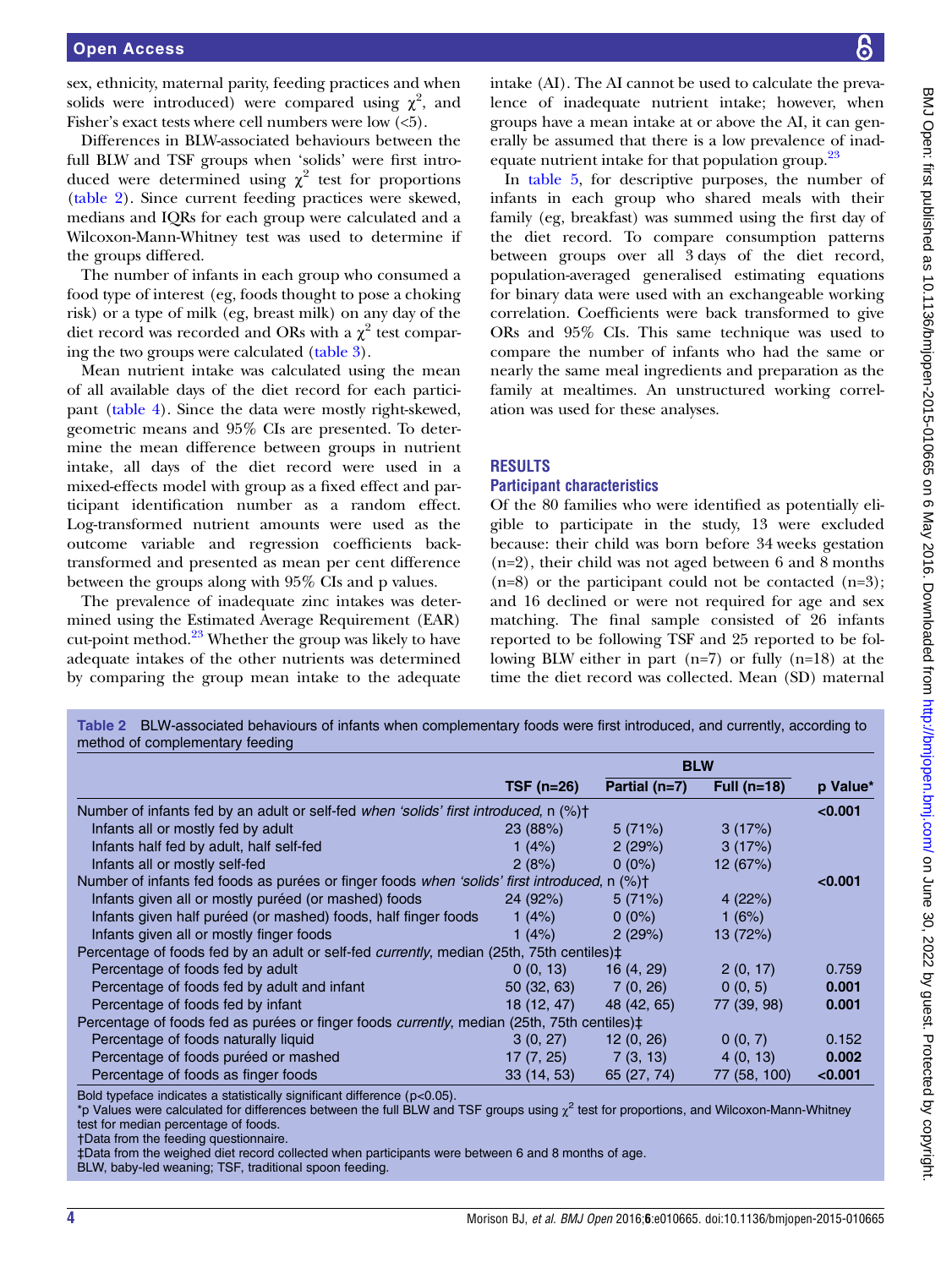<span id="page-4-0"></span>

|                                                                        | <b>BLW</b> |                 |               |                                   |                                    |          |
|------------------------------------------------------------------------|------------|-----------------|---------------|-----------------------------------|------------------------------------|----------|
|                                                                        | TSF (n=26) | Partial $(n=7)$ | Full $(n=18)$ | OR (95% CI)*                      | <b>Mean difference</b><br>(95% CI) | p Valuet |
| Foods thought to pose a choking risk                                   |            |                 |               |                                   |                                    |          |
| Number that consumed foods thought to pose a choking risk $\ddagger$ . | 15(58%)    | 6(86%)          | 14 (78%)      | $2.57$ (0.63 to 10.44)            |                                    | 0.172    |
| Foods high in iron                                                     |            |                 |               |                                   |                                    |          |
| Age iron-fortified infant cereal¶ introduced (weeks), mean (SD)**      | 21.7(3.3)  | 22.3(4.9)       | 26.8(2.2)     |                                   | 5.1 $(2.6 \text{ to } 7.5)$        | < 0.001  |
| Number not yet introduced to iron-fortified infant cereal¶,**          | 3(12%)     | $0(0\%)$        | 8(44%)        | 6.13 (1.17 to 32.20)              |                                    | 0.014    |
| Number that consumed iron-fortified infant cereal‡,¶                   | 16 (62%)   | 5(71%)          | 4(22%)        | $0.18$ (0.04 to 0.80)             |                                    | 0.011    |
| Age red meat t introduced (weeks), mean (SD)**                         | 26.2(3.5)  | 24.1(2.3)       | 27.5(2.4)     |                                   | 1.2 $(-1.3 \text{ to } 3.8)$       | 0.332    |
| Number not yet introduced to red meat**, † †                           | 9(35%)     | 1(14%)          | 8(44%)        | 1.51 (0.43 to 5.29) <sup>++</sup> |                                    | 0.515    |
| Number that consumed red meat‡,††                                      | 15(58%)    | 6(86%)          | 7 (39%)       | 0.47 (0.13 to 1.64) † †           | -                                  | 0.225    |
| Foods with sugar added                                                 |            |                 |               |                                   |                                    |          |
| Number that consumed foods with sugar added‡, ‡‡                       | 11 $(42%)$ | 5(71%)          | 7 (39%)       | $0.86$ (0.25 to 3.00)             |                                    | 0.823    |
| Foods high in sodium                                                   |            |                 |               |                                   |                                    |          |
| Number that consumed foods high in sodium‡, §§                         | 20(77%)    | 5(71%)          | 14 (78%)      | 1.05 $(0.25$ to 4.50)             |                                    | 0.948    |
| Other foods                                                            |            |                 |               |                                   |                                    |          |
| Number that consumed fruit#                                            | 25(96%)    | 7(100%)         | 17 (94%)      | $0.68$ (0.04 to 12.05)            | -                                  | 0.791    |
| Number that consumed vegetables‡                                       | 25(96%)    | 7(100%)         | 16 (89%)      | $0.32$ (0.03 to 4.04)             |                                    | 0.353    |
| Number that consumed commercial infant food‡, 11                       | 15(58%)    | 7(100%)         | 8(44%)        | $0.59$ (0.17 to 2.02)             |                                    | 0.393    |
| Breast milk and infant formula                                         |            |                 |               |                                   |                                    |          |
| Number currently having breast milk (not infant formula)******         | 11 (42%)   | 4(57%)          | 18 (100%)     | -                                 |                                    | < 0.001  |
| Number currently having infant formula (not breast milk)******         | 3(12%)     | 0               | 0             |                                   |                                    | 0.258    |
| Number currently having breast milk and infant formula**,***           | 12 (46%)   | 3(43%)          | 0             |                                   |                                    | < 0.001  |

Bold typeface indicates <sup>a</sup> statistically significant difference (p<0.05).

\*ORs compare those following full BLW with those following TSF.

†p Values were calculated for (1) ORs using population-averaged generalised estimating equations for binary data from the 3-day diet records and for questionnaire data, and (2) for mean differences using unpaired t tests for continuous variables, unless stated otherwise.

‡The number that consumed <sup>a</sup> food was determined using all 3 days of the diet record (except for 7 participants who completed <sup>a</sup> 1-day diet record: 4 full BLW, 3 TSF).

§Foods thought to pose a choking risk were identified using lists from the literature<sup>[19](#page-10-0) [20](#page-10-0)</sup> and from public health organisations.<sup>[21](#page-10-0) [22](#page-10-0)</sup>

¶Commercial infant cereals were assumed to be fortified with iron (this was the case for all infant cereals available for sale in Dunedin, NZ, in April 2015).

\*\*Data from the feeding questionnaire.

††Red meat was defined as beef and lamb.

‡‡Foods that contained >4 g/100 g of added sugar or honey.

§§Foods that contained >350 mg sodium/100 g.

¶¶Commercial infant foods excluded iron-fortified infant cereals.

\*\*\*\*Fisher's exact test used to calculate p values.

BLW, baby-led weaning; NZ, New Zealand; TSF, traditional spoon feeding.

5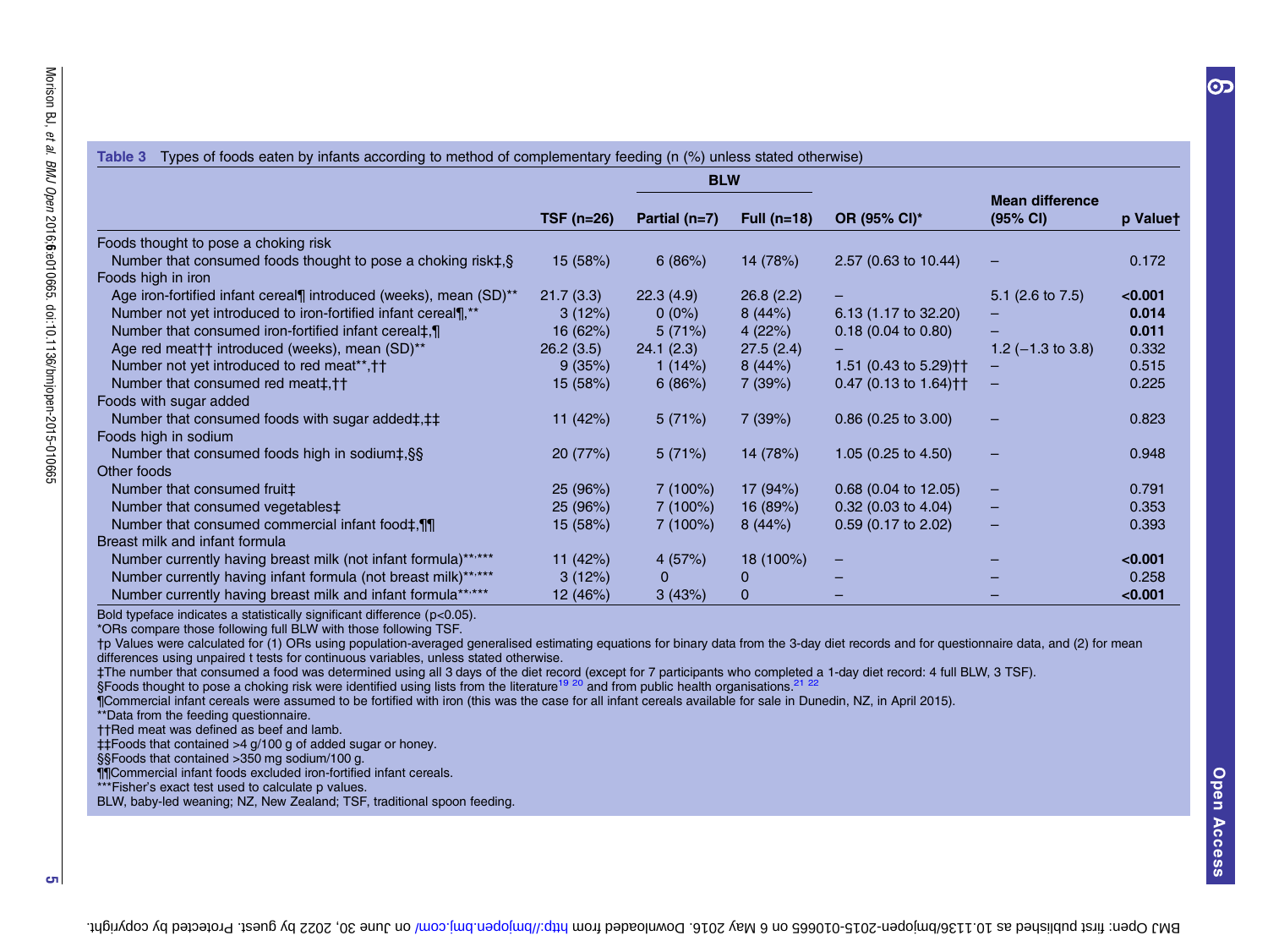| Table 4<br>Thean nutrient intake from weighed diet records of infants according to method of complementary feeding" (geometric mean (95% CI)) |                             |                            |                             |                             |                                                      |         |
|-----------------------------------------------------------------------------------------------------------------------------------------------|-----------------------------|----------------------------|-----------------------------|-----------------------------|------------------------------------------------------|---------|
|                                                                                                                                               |                             | $TSF(n=26)$ ‡              |                             | <b>BLW</b>                  |                                                      |         |
| <b>Nutrients</b>                                                                                                                              | Nutrient reference valuet   |                            | Partial (n=7)               | Full $(n=18)$ ‡             | Mean per cent difference<br>between groups§ (95% CI) | p Value |
| Energy (kJ)                                                                                                                                   | Boys: 2800**; girls: 2500** | 2897 (2718 to 3088)        | 3073 (2682 to 3521)         | 2800 (2518 to 3115)         | $-3.7$ ( $-13.5$ to 7.3)                             | 0.500   |
| Protein (g)                                                                                                                                   | 14 g                        | 17 (15 to 19)              | 18 (14 to 23)               | 15 (12 to 17)               | $-14.4$ ( $-28.3$ to 2.3)                            | 0.087   |
| Protein (% energy)                                                                                                                            |                             | 10 $(9 \text{ to } 11)$    | 10 $(9 \text{ to } 11)$     | $9(8 \text{ to } 10)$       | $-11.3$ ( $-20.6$ to $-1.0$ )                        | 0.033   |
| Total fat (g)                                                                                                                                 | 30 <sub>g</sub>             | 33 (31 to 35)              | 36 (33 to 38)               | 36 (33 to 39)               | 10.6 (0.4 to 21.9)                                   | 0.042   |
| Total fat (% energy)                                                                                                                          |                             | 42 (39 to 44)              | 43 (39 to 47)               | 48 (46 to 50)               | 15.1 (6.9 to 23.9)                                   | < 0.001 |
| Saturated fat (g)                                                                                                                             |                             | 14 (13 to 16)              | 16 (15 to 17)               | 17 (15 to 18)               | 15.6 (3.7 to 28.8)                                   | 0.009   |
| Saturated fat (% energy)                                                                                                                      |                             | 18 (17 to 20)              | 19 (17 to 22)               | 22 (21 to 23)               | 20.0 (8.9 to 32.2)                                   | < 0.001 |
| Total carbohydrate (g)                                                                                                                        | 95 g                        | 82 (75 to 90)              | 86 (70 to 105)              | 72 (64 to 82)               | $-12.1$ (23.8 to 1.4)                                | 0.076   |
| Total carbohydrate (% energy)                                                                                                                 |                             | 48 (46 to 50)              | 47 (44 to 51)               | 44 (42 to 46)               | $-8.9$ ( $-14.0$ to $-3.5$ )                         | 0.001   |
| Sugars $(q)$                                                                                                                                  |                             | 46 (35 to 61)              | 54 (36 to 81)               | 62 (57 to 68)               | 42.3 $(-2.4 \text{ to } 107.3)$                      | 0.067   |
| Dietary fibre $(q)$                                                                                                                           |                             | $3.6$ (2.2 to 5.8)         | $3.7(2.1 \text{ to } 6.3)$  | $2.0$ (1.2 to 3.4)          | $-50.7$ ( $-73.3$ to $-9.1$ )                        | 0.023   |
| $lron$ (mg)                                                                                                                                   | 7 mg                        | $3.6$ (2.7 to 4.9)         | $3.3(1.3 \text{ to } 8.0)$  | 1.6 $(1.2 \text{ to } 2.1)$ | $-59.0$ ( $-72.5$ to $-38.9$ )                       | < 0.001 |
| $Zinc$ (mg)                                                                                                                                   | $2.5$ mg $\dagger$          | $3.7(3.3 \text{ to } 4.1)$ | 4.0 $(2.9 \text{ to } 5.4)$ | $3.0$ (2.6 to $3.3$ )       | $-20.5$ ( $-31.1$ to $-7.4$ )                        | 0.001   |
| Vitamin C (mg)                                                                                                                                | $30 \,\mathrm{mg}$          | 66 (57 to 76)              | 67 (53 to 86)               | 46 (38 to 55)               | $-29.6$ ( $-40.0$ to $-12.9$ )                       | 0.001   |
| Vitamin $B_{12}$ ( $\mu$ g)                                                                                                                   | $0.5 \mu g$                 | $0.5(0.3 \text{ to } 0.8)$ | $0.6$ (0.3 to 1.1)          | $0.2$ (0.1 to 0.3)          | $-60.2$ ( $-76.2$ to $-33.5$ )                       | < 0.001 |
| Calcium (mg)                                                                                                                                  | $270 \,\mathrm{mg}$         | 382 (352 to 436)           | 437 (311 to 616)            | 318 (290 to 349)            | $-19.1$ ( $-29.4$ to $-7.3$ )                        | 0.002   |
| Sodium (mg)                                                                                                                                   | 170 mg                      | 235 (200 to 275)           | 235 (171 to 323)            | 232 (178 to 302)            | $-1.5$ ( $-24.3$ to 28.2)                            | 0.911   |

Table 4Mean nutrient intake from weighed diet records of infants according to method of complementary feeding\* (geometric mean (95% CI))

Bold typeface indicates <sup>a</sup> statistically significant difference (p<0.05).

\*Method of complementary feeding parents reported using at the time the weighed diet record was completed.

†Nutrient reference values are the AI from food and breast milk (or infant formula) for infants <sup>7</sup>–<sup>12</sup> months of age (unless stated otherwise).[24](#page-10-0)

‡Geometric mean and 95% CI calculated using the mean of all available days of the diet record (7 participants completed <sup>a</sup> 1-day diet record: 4 full BLW, 3 TSF).

§Mean per cent difference between the BLW and TSF groups calculated using the mean of all available days of the diet record (7 participants completed <sup>a</sup> 1-day diet record: 4 full BLW, 3 TSF).

¶p Values are calculated for mean difference between the full BLW and TSF groups using mixed-effects regression models of log-transformed nutrient intakes.

\*\*EER for infants 7 months of age. ††EAR.

AI, adequate intake; BLW, baby-led weaning; EAR, Estimated Average Requirement; EER, Estimated Energy Requirement; TSF, traditional spoon feeding.

<span id="page-5-0"></span>6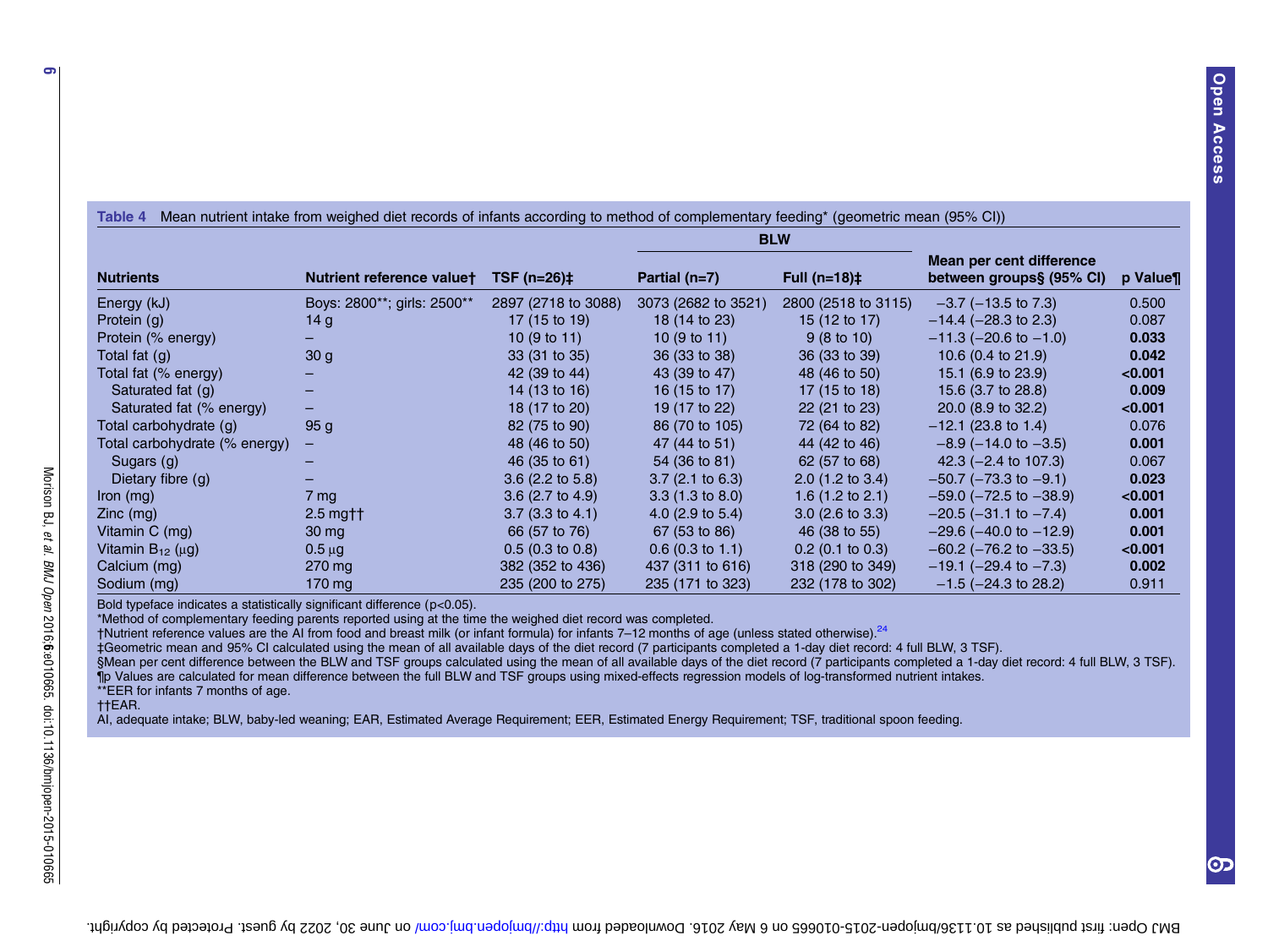<span id="page-6-0"></span>

| Table 5 Relationship between the foods eaten by the infant and the meals eaten by their family (ie, family meals) according |
|-----------------------------------------------------------------------------------------------------------------------------|
| to method of complementary feeding (n (%))*, †                                                                              |

| <b>BLW</b>                                          |                   |                                                                      |               |                       |          |
|-----------------------------------------------------|-------------------|----------------------------------------------------------------------|---------------|-----------------------|----------|
|                                                     | <b>TSF (n=26)</b> | Partial (n=7)                                                        | Full $(n=18)$ | OR (95% CI)‡          | p Value§ |
| Number of infants eating their meal with the family |                   |                                                                      |               |                       |          |
| <b>Breakfast</b>                                    | 16/20 (80%)       | $6/6$ (100%)                                                         | 12/15 (80%)   | 1.99 (0.48 to 8.31)   | 0.344    |
| Lunch                                               | 13/21 (50%)       | $1/4$ (25%)                                                          | 12/14 (86%)   | 10.29 (2.67 to 39.65) | 0.001    |
| Evening meal                                        | 12/23 (52%)       | $5/6$ (83%)                                                          | 12/15 (80%)   | 4.75 (1.27 to 17.75)  | 0.020    |
|                                                     |                   | Number of infants with ingredients the same as the family meal       |               |                       |          |
| <b>Breakfast</b>                                    | 5/19(19%)         | 0/6(0%)                                                              | 5/14(36%)     | 1.60 (0.44 to 5.78)   | 0.473    |
| Lunch                                               | 1/20(4%)          | 0/6(0%)                                                              | 6/14(43%)     | 10.56 (2.51 to 44.39) | 0.001    |
| Evening meal                                        | 4/22(15%)         | 0/6(0%)                                                              | 9/15(60%)     | 9.00 (2.64 to 30.62)  | < 0.001  |
|                                                     |                   | Number of infants with meal preparation the same as the family meal¶ |               |                       |          |
| <b>Breakfast</b>                                    | 2/19(8%)          | $2/6$ (33%)                                                          | 6/13(46%)     | 2.27 (0.59 to 8.70)   | 0.232    |
| Lunch                                               | 1/20(4%)          | $0/3(0\%)$                                                           | 7/13(54%)     | 10.31 (2.87 to 37.09) | < 0.001  |
| Evening meal                                        | 3/22(12%)         | 1/6(17%)                                                             | 8/14(57%)     | 8.18 (2.66 to 25.14)  | < 0.001  |

Bold typeface indicates a statistically significant difference (p<0.05).

\*Summary numbers presented are from the first day of the diet record.

†Missing values: breakfast n=10; lunch n=12; evening meal n=7. Most data were missing because: the infant was not offered the meal, only infant milk was consumed at the meal or the infant was not with the parent for the meal.

‡ORs compare those following full BLW with those following TSF and are calculated using all 3 days of the diet record (except for 7

participants who completed a 1-day diet record: 4 full BLW, 3 TSF). They may not therefore reflect exactly the same differences on the first day of the diet record.

§p Values were calculated for ORs using population-averaged generalised estimating equations for binary data.

¶The 'same as' was defined as the participant answering 1=exactly the same, or 2=almost the same, on a four-point scale (other values were 3=similar, 4=mostly different).

BLW, baby-led weaning; TSF, traditional spoon feeding.

age was 33.8 (3.9) years and most mothers (86%) were multiparous. The infants were 6.0–8.8 months of age and more than half were New Zealand European (74%). There were no significant differences between the groups in any of the demographic variables collected [\(table 1](#page-2-0)).

#### Feeding behaviours

Women from the full BLW group exclusively breast fed their infants for ∼8 weeks longer (p=0.003), and introduced solid foods 3 weeks later (p<0.001), than women following TSF [\(table 1\)](#page-2-0). In fact, 44% of the full BLW group exclusively breast fed their infant to 6 months, compared with none in the TSF group.

When complementary foods were first introduced, the TSF group was more likely (p<0.001) to have puréed or mashed food (92% vs 22%) and to be fed by an adult (88% vs 17%) than the full BLW group ([table 2\)](#page-3-0). Although the full BLW group was more likely to have finger foods as first foods (72% vs 4%) which the infant self-fed (67% vs 8%) than the TSF group, almost a third of participants in the full BLW group gave their infant puréed or mashed food (28%) and a third fed their infant (rather than the infant feeding themself) when 'solids' were introduced. As would be expected, the partial BLW group was intermediate between the TSF and full BLW groups.

The diet record data suggest that when infants were 6– 8 months of age, most infants in the full BLW group fed themselves more than half of their foods (a median of 77% of their foods were self-fed), whereas feeding was predominantly shared by the adult and infant in the TSF group (a median of  $50\%$  of food;  $p<0.001$ ; [table 2\)](#page-3-0).

Considerable differences were observed in the form in which foods were offered to the infants: while TSF babies consumed many finger foods (a median of 33% of their food intake was finger foods), this proportion was considerably lower than that observed in the full BLW group (77%; p<0.001). At the time the study was conducted, parents reported that 50% of the full BLW infants were feeding themselves all their food, compared with 12% of those in the TSF group (p=0.015). Interestingly, 62% of parents following TSF reported that their infant was feeding themself some solids at least once a day (compared with 78% of those following full BLW; p=0.290).

#### Foods

In total, two-thirds (69%) of participants offered foods thought to pose a choking risk to their child, almost half (45%) offered sweetened foods, and three-quarters (76%) offered foods high in sodium on at least one occasion during the WDR; this did not differ between groups [\(table 3](#page-4-0)). However, although there was no statistically significant difference between the full BLW and TSF groups in the number of infants consuming foods thought to pose a choking risk  $(78\% \text{ vs } 58\%, \text{ p=0.172})$ , the CI for the OR was wide, so we cannot rule out higher odds of offering these foods in the full BLW group (OR, 95% CI: 2.57, 0.63 to 10.44).

There were no differences in the number consuming fruit (96%), vegetables (94%) and, interestingly, the number using commercial baby foods (59%). However, infants in the full BLW group were introduced to ironfortified infant cereal on average 5.1 weeks later than those following TSF, and had only one-fifth the odds of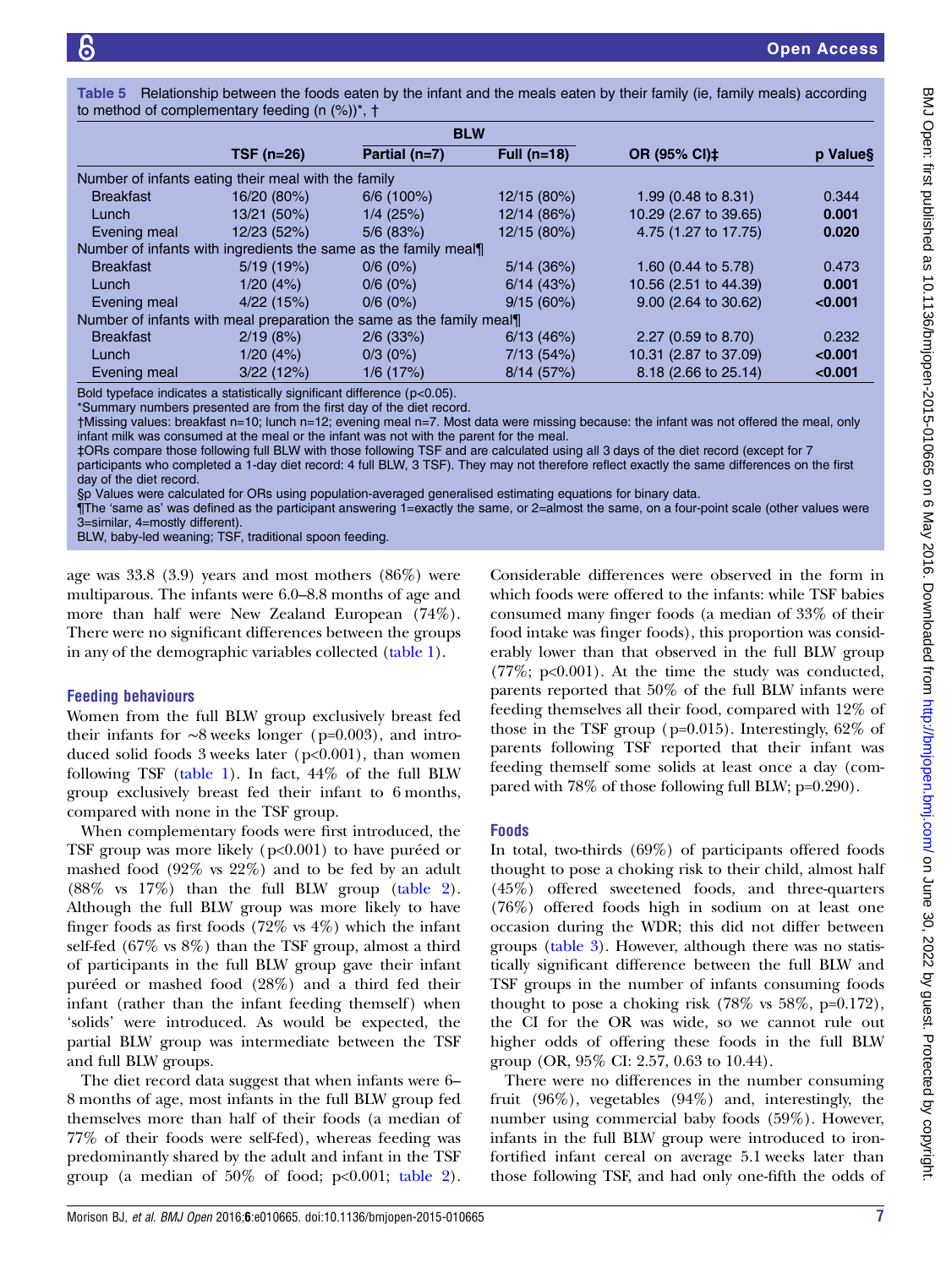consuming iron-fortified infant cereal during the WDR. There were no differences in the age when red meat was introduced, the number not yet introduced to red meat (35% overall), or the number who consumed it during the diet record.

Considerable differences were observed in breast milk and infant formula consumption between the full BLW and TSF groups, with significantly more participants in the full BLW group currently breast feeding (and not offering infant formula), than in the TSF group (100% vs  $42\%$ ;  $p<0.001$ ). More participants in the TSF group than in the full BLW group were having both breast milk and infant formula  $(12\% \text{ vs } 0\%, \text{ p<0.001}).$ 

For those following full BLW, the most commonly consumed food types thought to pose a choking risk were: raw vegetables, raw apple and dried fruit (which were offered on 10, 3 and 3 days, respectively, of the 46 days recorded by participants in their WDRs), whereas for those following TSF, the most commonly consumed foods thought to pose a risk were: rusks, small pieces of meat (other than sausages and similar processed meats, or battered fish), crackers and corn kernels (which were offered on 10, 5, 4 and 4 days, respectively, of the 72 days recorded by participants in their WDRs).

### **Nutrients**

[Table 4](#page-5-0) shows significantly higher mean intakes of total fat, saturated fat and percentage energy from fat and saturated fat in the full BLW group. In contrast, mean intakes of iron, zinc, vitamin  $B_{12}$ , vitamin C, dietary fibre and calcium were lower in the full BLW group than in the TSF group. No differences in mean dietary intake of energy, sugar or sodium were detected between the two groups. The 95% CI for energy suggests that, at most, the energy intake of infants following full BLW is likely to be 13% lower to 7% higher than that in those following TSF. For most nutrients, the intake of the partial BLW group appeared to be similar to that of the TSF group.

In the absence of anthropometric data (eg, body mass index), it is not possible to determine whether energy intake was adequate, although the mean intakes for both groups were higher than the Estimated Energy Requirement (EER). Overall, 13.7% of participants had inadequate intakes of zinc (5 from the full BLW group, 2 from the TSF group and 0 from the partial BLW group). Study participants are likely to have sufficient intake of protein, fat, vitamin C and calcium because the mean intakes of these nutrients were higher than the AI. However, carbohydrate, iron and vitamin  $B_{12}$ adequacy cannot be determined because the group mean intakes were below the AI. There is no nutrient reference value for dietary fibre at this age.

# Family meals

The relationship between the foods consumed at the three main meals (breakfast, lunch and evening meal) by the infant and those consumed by the family is reported in [table 5](#page-6-0). BLW was associated with greater

infant involvement in family meal times, with full BLW infants significantly more likely to sit with the family during lunch and evening mealtimes. However, breakfast eaters in all three groups were likely to share breakfast with the family (83% of the infants consuming the meal). Compared with those following TSF, mothers following a full BLW approach were more likely to offer foods that were similar to or the same (both ingredients and preparation) as those eaten by the rest of the family at lunch and at the evening meal.

# **DISCUSSION**

Our findings suggest that there may be several differences in foods, nutrients and eating behaviours between children following BLW and those following a more TSF approach. In this small study, BLW was associated with a number of health-related behaviours that would be expected to be beneficial: longer duration of exclusive breast feeding, later introduction of complementary foods and greater participation in family meals. However, the iron intakes of full BLW infants appeared to be even lower than those of infants following TSF, and intakes of zinc and vitamin  $B_{12}$  may also be marginal. Although total energy intakes were similar, the sources of that energy differed with full BLW infants appearing to consume more saturated and total fat than TSF infants. It is clear that a high proportion of all three groups were consuming foods thought to pose a choking risk, and it is not possible, in this study, to exclude the possibility that infants following BLW infants may consume more of these foods.

The two major strengths of this study are (1) the recruitment of groups of infants following BLW and TSF who were closely matched for age and sex and other demographic variables and (2) the careful measurement of dietary intake, with information collected on all foods and drinks consumed for up to 3 days, taking into account leftovers. Furthermore, the collection of information on whether the infant fed themself, and the form the food was in, for each food item in the diet record, allowed us to determine the true extent of baby-led feeding in families who consider themselves to be following BLW or TSF.

The major limitation of our study was its small sample size that may not be representative of the wider population, and that decreased our ability to detect differences between the feeding styles. However, a number of statistically significant differences were detected between the two complementary feeding styles, and CIs have been reported which enable the reader to determine the magnitude of possible differences in the population as a whole for those variables that were not statistically signifi-cantly different. The maternal participants were older,<sup>[25](#page-10-0)</sup> and more likely to be multiparous,  $\frac{20}{10}$  than typical New Zealand mothers. However, they were just as likely as New Zealand mothers to be of non-European ethnicity,<sup>[27](#page-10-0)</sup> and the participants in the TSF group had a similar very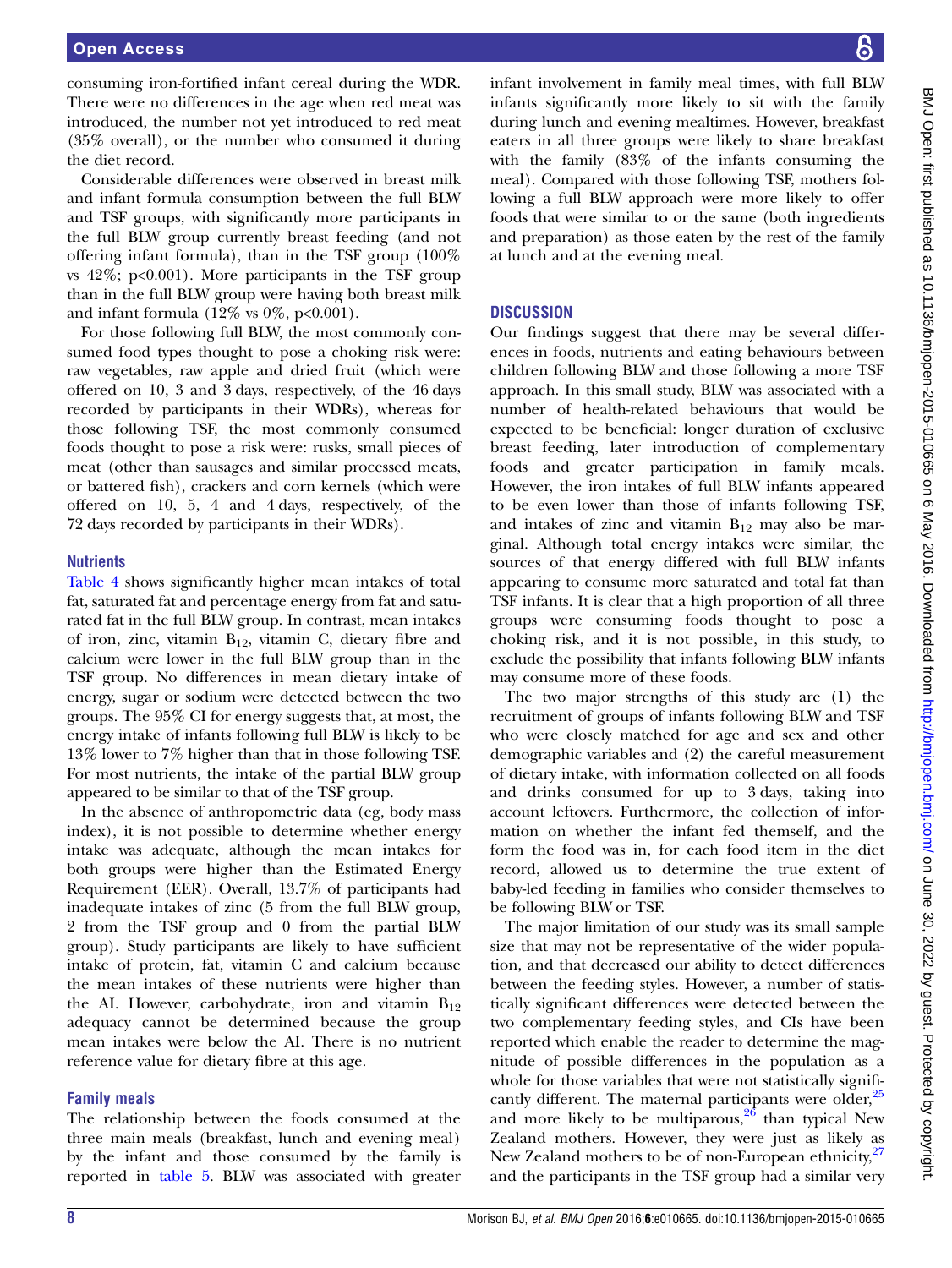low rate of exclusive breast feeding to 6 months. $27$ Although there were some differences, therefore, between the study participants and the general public, the groups were closely matched for age, sex and the demographic variables measured, so differences in the diets of the infants studied are not likely to be due to differences in demography. Another limitation was the use of estimated breast milk volume. It was not feasible to use test weighing or stable isotopes to measure intake in each individual, and estimated volumes are commonly used in dietary studies in infants. $28-30$  $28-30$  It is also somewhat reassuring that the energy intakes in the full BLW and TSF groups were not statistically significantly different, and were also very similar (a difference of just 3.7%.) If the breast milk value we used underestimated breast milk volume, then overall energy intake would be higher in BLW—this is unlikely as studies to date have suggested lower rather than higher BMI in infants following BLW.<sup>31</sup> <sup>32</sup> If the breast milk value we used overestimated breast milk volume, then the differences in nutrient intakes would be even greater than what we have reported. However, it must be borne in mind that breast milk provided the majority of the energy intake in the BLW group (∼77% of energy), and that breast milk intake was not individually measured. Finally, families were assigned to the full BLW, partial BLW and TSF groups based on parental report of the complementary feeding approach used, rather than on an objective definition. Although this means that many in the full BLW group were not following the approach fully, the differences in feeding behaviours were substantial, and the use of the parents' categorisation enabled us to determine the dietary characteristics of infants whose parents would describe them as following BLW.

Three major concerns have been raised regarding the use of a baby-led approach to complementary feeding, namely whether the infant will consume sufficient energy and iron, and whether they will be at increased risk of choking. $10$  It has been proposed that infants may not have the motor skills or motivation to feed themselves enough food to meet their energy needs for growth if they are following  $BLW<sup>10</sup>$ . This may be particularly relevant if low energy finger foods such as fruit and vegetables predominate in the diet. $33$  Since this study did not measure infant body mass index, growth faltering could not be identified, but the reported energy intakes were similar for the two feeding styles, were comparable to those reported for New Zealand infants<sup>34</sup> and met the recommendations.<sup>[24](#page-10-0)</sup>

In contrast, iron intakes appeared to be very different. Achieving adequate iron intake is problematic for infants worldwide because by 6 months of age substantial amounts of iron are needed from complementary foods. $1^{35}$  36 Iron-fortified infant cereals are recom-mended as a suitable first food to help address this.<sup>[2 37](#page-10-0)</sup> It has been proposed that the BLW infant may be at particular risk of iron deficiency because the texture of infant cereal makes it difficult for infants to self-feed,

and because foods that are easier to grasp tend to be naturally low in iron (eg, fruits and vegetables).<sup>[10](#page-10-0)</sup> Our results would suggest that these concerns may have some value given that, on average, infants following full BLW appeared to have less than half the daily dietary iron intake of infants following TSF. The full BLW group introduced fortified infant cereal 5 weeks later and were considerably less likely to consume fortified infant cereal during the WDR. Although the adequacy of intakes below the AI cannot be determined, $2^3$  the iron intakes of all three groups were considerably lower than the AI of  $7 \text{ mg}^{24}$  $7 \text{ mg}^{24}$  $7 \text{ mg}^{24}$  (3.6, 3.3 and 1.6 mg for TSF, partial BLW and full BLW, respectively). Half of the infants (51%) consumed no fortified infant cereal over the 3 days of WDR, 45% consumed no red meat and 22% consumed neither fortified cereal nor red meat. It is important that these results are confirmed in other studies, particularly studies determining iron status as well as intake, so that it can be determined whether infants following BLW have poorer iron status. In the meantime, healthcare professionals should emphasise the importance of including iron-rich food sources in infants' diets in the complementary feeding period because of the wellaccepted challenges of achieving adequate iron intake at this age, whether BLW or TSF is being followed. It is important to note that it is possible that the choice of infant milk may have contributed to these differences in total iron intake—none of the infants in the full BLW group were having infant formula, whereas more than half were consuming formula in the TSF group (n=15; 58%), and infant formulas have a higher iron concentration than breast milk.

It has been suggested that infants following BLW may be at increased risk of choking because they are feeding themselves whole foods during the early stages of complementary feeding, while they are still learning to chew and swallow.<sup>10 38 39</sup> Although our sample size was too small to investigate actual choking incidents, we observed that a worryingly high number of parents in all three groups were offering foods thought to pose a choking risk. These results suggest that further education for parents on how to minimise the risk of choking may be needed—no matter what approach to complementary feeding is being used. This advice would need to refer not just to types of food that are commonly considered to pose a choking risk (eg, one parent offered their infant whole nuts), but also to foods that do not pose a risk to older children and adults so may form part of the family meal (eg, corn); and to ways in which foods thought to pose a choking risk can be modified to make them safer (eg, chicken is safer if it is offered in pieces that can be chewed on but not put in the mouth whole, or if it is chopped finely). It is not clear from our study sample whether the population of infants following BLW is more likely to be exposed to foods thought to pose a choking risk. Although there was no statistically significant difference between the groups, the CI for the OR was wide, so we cannot rule out higher odds of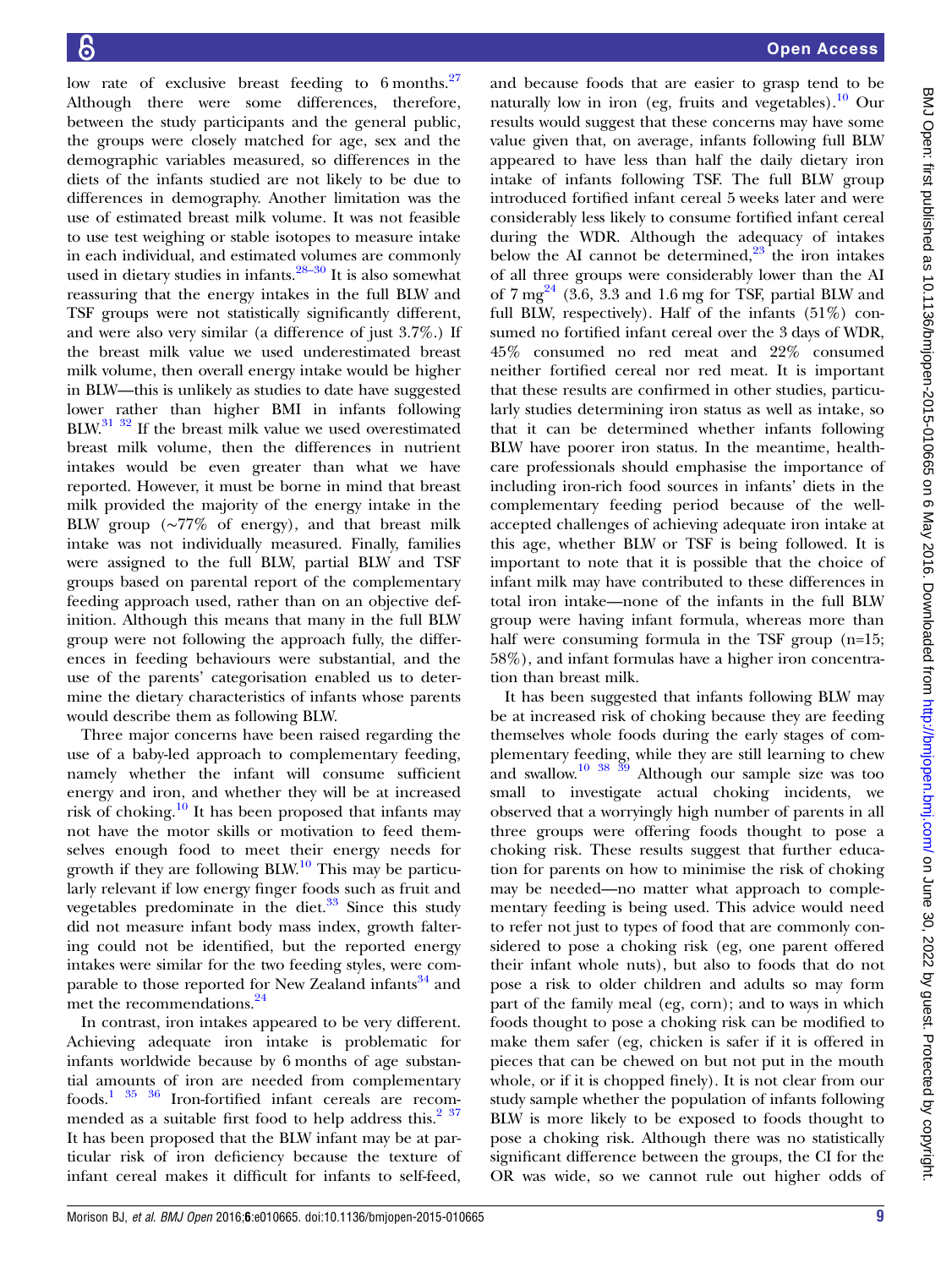exposure in the full BLW group. It is therefore extremely important that exposure to foods thought to pose a choking risk, and choking prevalence, are investigated in future larger studies of BLW.

Concern has been expressed that infant self-feeding of family meals is only of benefit if the family meals them-selves are nutritionally adequate.<sup>[10](#page-10-0)</sup> While previous studies have reported that infants following BLW are more likely to eat with their family,  $33 \times 40^{\circ}$  we extend these findings to show that the foods eaten also tend to more closely resemble those eaten by the family. Thus, it appears that BLW infants do follow a more 'adult' food pattern. This may be an issue given that exposure to a variety of 'unhealthy' family foods might lead to negative impacts on eating behaviours later in life. $41$  Certainly, in our study, total and saturated fat intakes were significantly higher for those following full BLW. It is recommended that total fat intakes should be 30–45% of energy, [1](#page-10-0) and the mean intake of those in the full BLW group appeared to be slightly above this (48% of energy). It is not clear, however, whether the saturated fat intakes are of concern. Both the TSF (18% energy) and BLW (22% energy) saturated fat intakes are lower than mature breast milk, which has 25% energy from saturated fat. $^{14}$  It is also possible that family meals do not provide sufficient zinc and vitamin  $B_{12}$  to meet the relatively high requirements of infants, particularly given the small portion sizes consumed by infants. There is considerable controversy about the EAR for zinc for infants, $42$  but  $28\%$  of the infants in the full BLW group in this study appeared to have a zinc intake less than the EAR of 2.5 mg for Australian and New Zealand infants. $^{24}$  $^{24}$  $^{24}$ It is not possible to state that the mean vitamin B12 intake in the BLW group of  $0.2 \mu$ g/day is inadequate, even though it is below the  $AI;^{23}$  $AI;^{23}$  $AI;^{23}$  however, intakes would need to more than triple by the age of 12 months to meet the EAR for that age  $(0.7 \,\mu g/day^{24})$  $(0.7 \,\mu g/day^{24})$  $(0.7 \,\mu g/day^{24})$ . There were a number of other differences in nutrient intakes between the full BLW infants and those using TSF, but these are of less concern. Although the percentage energy from protein and carbohydrate was lower in the full BLW group, the gram amounts eaten were not significantly different, and although vitamin C and calcium intakes were lower, they were still well above the AI. Dietary fibre intake was also significantly lower in the full BLW group, but no recommended intake has been set for this age group because breast milk does not contain dietary fibre, and there are 'no functional criteria for dietary fibre in infants'.<sup>[43](#page-10-0)</sup> It is important to note when interpreting these dietary data that our study was small, crosssectional and not from a random sample of families, and that we cannot determine whether these differences would still be apparent at older ages, given that by 12 months of age, all children should be eating predom-inantly family foods.<sup>[2](#page-10-0)</sup> If confirmed, these results suggest that the current complementary feeding guidelines for infants, which were after all developed to meet the needs of traditionally spoon-fed infants, may need to be

modified to account for parents who choose to follow BLW. Modifications would most likely include an emphasis on the importance of the family adopting healthy eating behaviours with a variety of nutrientdense foods that both the family and the infant can enjoy, and the inclusion of foods that are rich sources of iron, zinc and vitamin  $B_{12}$ .

In conclusion, this study suggests that BLW may be associated with a number of health-related behaviours that would be expected to be beneficial: exclusive breast feeding to 6 months, waiting until 6 months to introduce solids and greater involvement in family meals; however, further research is required to determine whether BLW infants may be at higher risk of iron, zinc and vitamin  $B_{12}$  deficiencies. It would also be useful to determine the relative importance of the delayed introduction of solids and the high breastfeeding rates seen in infants following BLW, compared with BLW itself, in determining nutrient intakes in 6–8-month olds. The extent to which differences in total and saturated fat intake remain at 12 months also needs to be determined. Although BLW children did not appear to be offered more foods thought to pose a choking risk, it is of concern that two-thirds of the infants were offered at least one food thought to pose a choking risk during the diet record, and we cannot rule out the possibility that those following BLW may be more likely to offer such foods. Given the widespread interest and debate regarding the suitability of BLW as an alternative infant feeding method, further research in a larger, ideally representative, sample of children, preferably with measurements of growth, biochemical nutrient status and rate of choking, is required to confirm these findings. In the meantime, our findings suggest that families of infants following BLW should be encouraged to include a variety of nutrient-dense foods in family meals, and to offer their infants foods rich in iron, zinc and vitamin  $B_{12}$ ; and that all parents, no matter what approach they take to complementary feeding, should be given advice on how to minimise their infant's exposure to foods thought to pose a choking risk—ideally by changing methods of food preparation rather than by excluding foods, many of which make an important contribution to the diet if offered in safe shapes and textures.

Contributors A-LMH and RWT conceived the idea for the study and designed the research. BJM, CJS, AL, LWE and EAF collected the data and analysed the diet records. LJF designed the approach used to determine the consumption of foods thought to pose a choking risk. JJH completed all statistical analyses. BJM wrote the first draft of the manuscript. All authors contributed to the interpretation of the results and revision of the manuscript, and approved the final manuscript. A-LMH is the guarantor.

Funding This work was supported by the University of Otago departmental funds, a Department of Medicine Summer Research Scholarship (BJM), and the Department of Human Nutrition MDiet fund (CJS). RWT is supported by the Karitane Fellowship in Early Childhood Obesity.

Competing interests All authors have completed the ICMJE uniform disclosure form at [http://www.icmje.org/coi\\_disclosure.pdf](http://www.icmje.org/coi_disclosure.pdf) and declare: grants from Lottery Health Research, Meat & Livestock Australia, The New Zealand